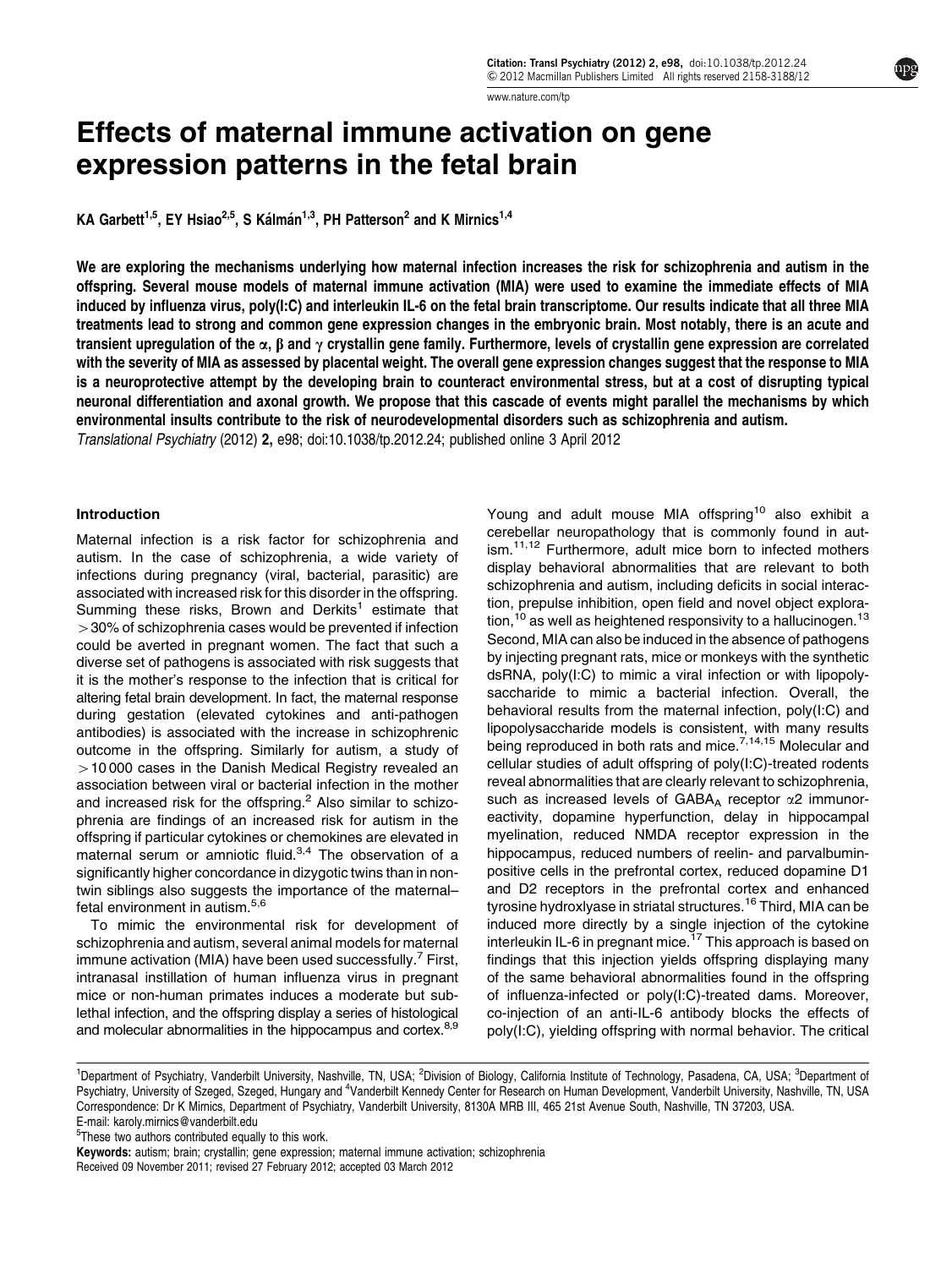importance of IL-6 in MIA is further shown by the finding that poly(I:C) injection in IL-6 knockout mice also yields offspring with normal behavior.<sup>[17](#page-6-0)</sup> Flavonoids that block JAK/STAT signaling downstream of the IL-6 receptor also block the induction of abnormal behaviors by maternal IL-6 injection.<sup>[18](#page-6-0)</sup> Maternal IL-6 is also critical for the endocrine changes in the placenta induced by MIA.<sup>[19,20](#page-6-0)</sup>

However, the immediate effects of MIA on the fetal brain are not well understood. It is critical to examine the very early effects because the rise in IL-6 caused by maternal IL-6 injection is transient, as is the effect of injecting the anti-IL-6 blocking antibody in the pregnant dam. These acute effects nonetheless lead to permanent changes in the behavior of the offspring. To gain a better understanding of the molecular events that take place in the MIA-exposed developing brain, we examined the transcriptome changes associated with three different MIA models, and identify the critical early mediators that may contribute to the emergence of behavioral symptoms in MIA offspring.

## Materials and methods

2

Animals and MIA treatments. All procedures involving animals were approved by the Caltech Animal Care and Use Committee. Female C57BL/6J mice (The Jackson Laboratory, Bar Harbor, ME, USA) were obtained from our in-house breeding facility and were housed in ventilated cages under standard laboratory conditions. Mice were mated overnight, and the presence of a vaginal plug marked that day as embryonic day 0 (E0). Pregnant females were not disturbed, except for weekly cage cleaning, until E9.5 when they were weighed and pseudo-randomly assigned to one of four groups. Each group contained four to five pregnant females.

Treatments with human influenza virus, poly(I:C) and recombinant IL-6 (rIL-6) were used to induce MIA at conditions that previously resulted in offspring altered beha-vior.<sup>[10,17](#page-6-0)</sup> To allow for time to develop a flu infection, pregnant mice on E9.5 were anesthetized intraperitoneally with 10 mg kg $^{-1}$  xylazine and 100 mg kg $^{-1}$  ketamine and inoculated intranasally with 6000 plaque-forming units of human influenza virus in  $90 \mu l$  phosphate-buffered saline (PBS). Pregnant mice on E12.5 were injected with saline, poly(I:C) or rIL-6. For poly(I:C) injections, poly(I:C) potassium salt (Sigma Aldrich, St Louis, MO, USA) was freshly dissolved in saline and administered intraperitoneally at 20 mg kg $^{-1}$  based on the weight of the poly(I:C) itself, not including the total weight of the potassium salts. Control mice were injected with saline alone at 5  $\mu$ l g $^{-1}$  body weight. For rIL-6 injections, 5  $\mu$ g carrierfree, mouse rIL-6 (eBioscience, San Diego, CA, USA) was freshly dissolved in  $150 \mu l$  saline and injected intraperitoneally. Pregnant mice were killed on E12.5 (3 h after poly(I:C) or rIL-6 injection and 3 days after influenza inoculation), and the embryonic brains were removed quickly and frozen in 1.5 ml tubes.

Transcriptome analysis. RNA was isolated from individual embryonic brains using PureLink RNA mini kit (Ambion, Chicago, IL, USA). RNA quality was assessed using the Agilent (Palo Alto, CA, USA) Bioanalyzer. To reduce gene

expression variability that was not related to MIA exposure, RNA from each embryonic brain within a litter was pooled into a single sample, and used for the generation of biotinlabeled sample for microarray hybridization (Supplemental Material 1). This allowed us to identify MIA-induced gene expression changes that were commonly found in the embryonic brains of each litter, resulting in 4–5 replicates for each of the four conditions. Thus, from a total of 138 embryos, 17 pooled RNA samples (each originating from all the embryonic brains within an individual pregnant dam) were generated and hybridized on a GeneChip HT MG-430 PM 24-Array Plate. On the basis of the variability in our previous mouse experiments, $21$  we estimated that we had an 80% probability to identify significant gene expression changes that were  $>30\%$ . The data were log 2 transformed using the RMA algorithm, and differential expression was established. A gene was considered differentially expressed if (1) the average log 2 ratio (ALR) between the experimental treatment and control exceeded 30% ( $|ALR| > 0.3785$ ) and (2) the statistical significance of differences was  $P<0.05$  using the Student's t-test. The GenePattern software (Broad Institute, Cambridge, CA, USA) was used for hierarchical clustering of the gene expression intensities.

Quantitative PCR. RNA isolated from embryos residing in the left or the right uterine horn was pooled proportionately, so there were two samples per each pregnant dam. Individual embryonic brain RNA or pooled RNA samples were used to generate cDNA with high-capacity cDNA reverse transcription kit (Applied Biosystems, San Mateo, CA, USA). SYBR Green intercalation quantitative PCR (qPCR) was run in a 7300 real-time PCR system (Applied Biosystems) with the following primers: crystallin  $\gamma$ A (cryaa) (F: 5'-TCTT CTTGGACGTGAAGCAC-3', R: 5'-GAAATGTAGCCATGGT CATCC-3'), crystallin &B (cryab) (F: 5'-TGTGAATCTGGA CGTGAAGC-3', R: 5'-TGACAGGGATGAAGTGATGG-3'), crystallin  $\beta$ A1 (cryba1) (F: 5'-CCTGGAAAGAGGAGAATA CCC-3', R: 5'-TTATGATTAGCGGAACAGATGG-3'), crystallin βA2 (cryba2) (F: 5'-ACCAGCAAAGATGTGGGTTC-3', R: 5'-GCCTAATGCTGGACTCTTCG-3'), crystallin βA4 (cryba4) (F: 5'-CACCACTCAGGTGACTACAAGC-3', R: 5'-CCAGA GGACACAAGGGTAGC-3'), crystallin  $\beta$ B1 (crybb1) (F: 5'-TCCCAGGAACATAAGATCTGC-3', R: 5'-ACGGTCACA GAAGCCATAAAC-3'), crystallin  $\beta$ B3 (crybb3) (F: 5'-CAG CCGACGTAGTGACATTC-3', R: 5'-TCATCTACGATCTCC ATCTTGC-3'), crystallin yB/A/C (crygb/a/c) (F: 5'-AGCG AGATGGGAAAGATCAC-3', R: 5'-AGTACTGGTGGCCCT GGTAG-3') and crystallin  $\gamma$ C/A (crygc/a) (F: 5'-TGCGGCT GTATGAGAAAGAA-3', R: 5'-CCTCGGTAGTTAGGCATC  $TCA-3$ <sup>'</sup>).

All of these custom-designed primers reported amplification efficiency  $>90\%$ . qPCR data were analyzed using the ddCt method with the housekeeping gene phosphoglycerate kinase 1 (PGK1) as a normalizer.

In addition, qPCR for the crystallin genes cryaa, cryba1 and crybb1 was performed with 34 RNA samples pooled from the embryos identified as residing in the left or right uterine horns. Furthermore, the expression of cryaa, cryba1 and crybb1 was also examined by qPCR in all 36 individual embryonic brains originating from the influenza-treated dams.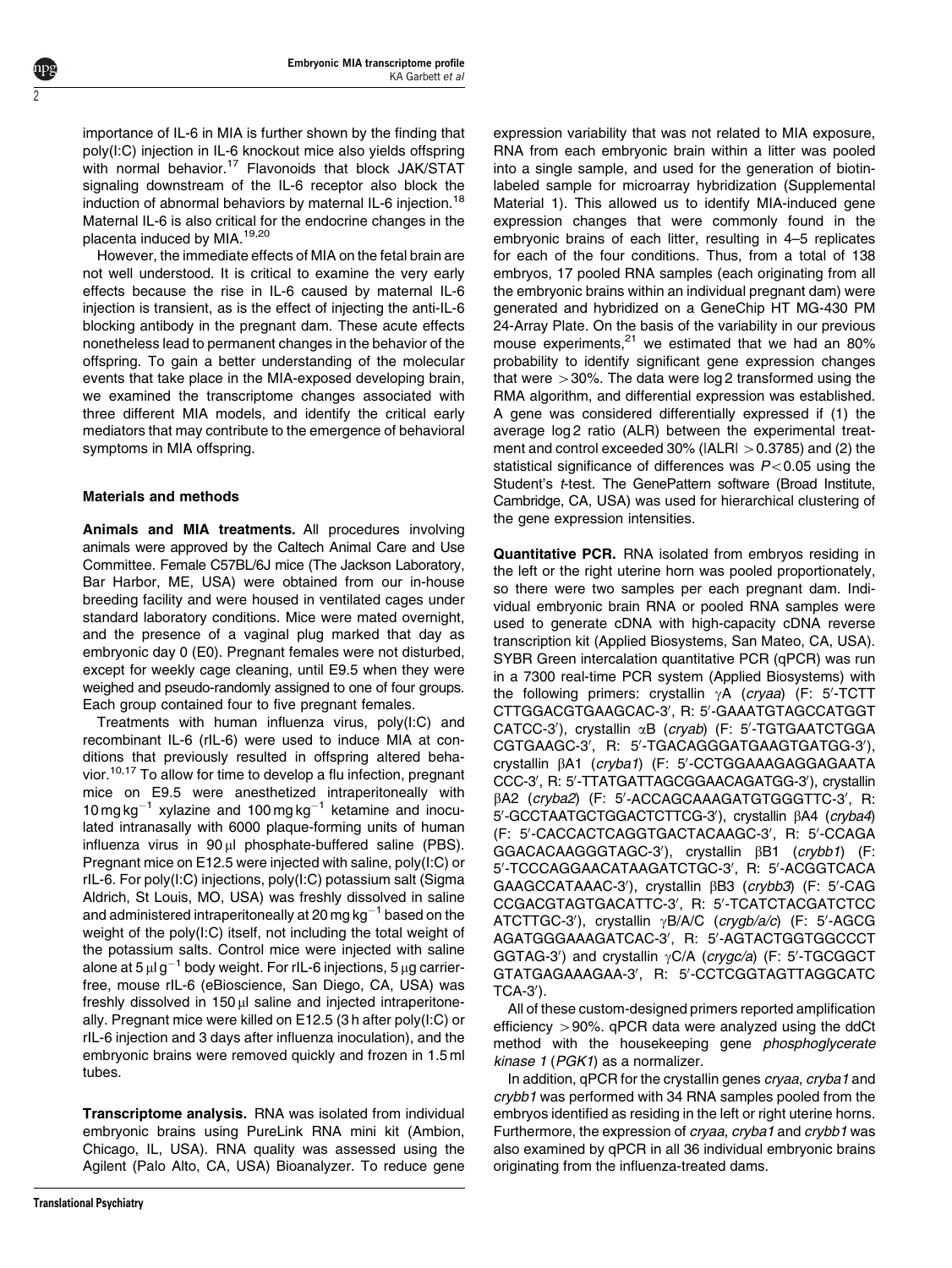3

Correlation of placental weight with gene expression measurements. At the time of the dissection, the weight of the individual placentas was measured for each embryo. Placental weight was assessed across the treatments with a groupwise, two-tailed t-test. In addition, qPCR-reported crystallin expression was correlated with average placental weight across the treatments and control groups using Pearson correlation.

## Results

Transcriptome changes in flu-, poly(I:C)- and rIL-6 treated embryonic brains. Five pregnant dams were treated with a single, nasal instillation of flu virus at E9.5. The embryos were dissected on E12.5, the time of peak maternal IL-6 expression, and brains were collected. A single treatment of poly(I:C), rIL-6 or saline was administered to four pregnant dams per group at E12.5. The embryonic brains from these treatments were collected 3h after injection. RNA was isolated from the entire brain of individual embryos. We obtained 31 to 36 embryos per treatment, which totaled 138 embryonic brain samples. For microarray analysis, embryonic brains from each litter were pooled into a single sample. Using a 30% expression difference from saline-injected controls and a statistical significance of  $P < 0.05$ , we identified 256 genes differentially expressed in the flu model, 294 in the poly(I:C) model and 195 in the IL-6 model. Examining all of the differentially expressed genes in a two-way (samples and genes) unsupervised hierarchical clustering of the gene expression intensities, the four experimental groups separate into distinct clusters [\(Figure 1a\) that correspond to the different](#page-3-0) [MIA treatments, with the main clusters separating the saline](#page-3-0) [treatment from all three MIA treatments. Interestingly, the](#page-3-0) [majority of the genes altered in the poly\(I:C\) and IL-6](#page-3-0) [treatments were upregulated, although there were as many](#page-3-0) [downregulated genes in the flu treatment, which might reflect](#page-3-0) [secondary expression changes that occurred during the 3](#page-3-0) [day period following the influenza virus exposure.](#page-3-0)

Next, we tested if the transcriptome changes showed a common expression pattern across the three different MIA treatments. We created three groups of the most differentially expressed genes: 256 genes in the flu model, 294 in the poly(I:C) model and 195 in the IL-6 model. The mRNA signature of the 256 differentially expressed transcripts in the flu model was assessed in the poly(I:C) and rIL-6 transcriptomes. We found that, as a group, the flu model transcripts are also significantly changed in the poly(I:C) and IL-6 models for MIA ( $r = 0.88$ ,  $P = 1.8E-84$  and  $r = 0.85$ ,  $P = 5.95E-72$ , respectively) [\(Figures 1b and c\). Likewise, the 195 differen](#page-3-0)[tially expressed genes in the IL-6-MIA group show a](#page-3-0) [significant expression difference in the flu-model and](#page-3-0) [poly\(I:C\)-model brains \(](#page-3-0) $r = 0.85$ ,  $P = 1.42E-55$  and  $r = 0.85$ ,  $P = 1.06E-54$  $P = 1.06E-54$ , respectively) (Figures 1d and e), and the 294 [transcript changes in the IL-6 group are also significantly](#page-3-0) [present in the flu and poly\(I:C\) treatments \(](#page-3-0) $r = 0.59$ ,  $P = 8.78E-29$  $P = 8.78E-29$  and  $r = 0.59$ ,  $P = 3.9E-29$ , respectively) [\(Figures 1f and g\). This is a strong indication that all three](#page-3-0) [treatments affect similar molecular processes, although their](#page-3-0) [effects might be somewhat different because of the timing](#page-3-0) [difference in flu exposure and potential downstream signaling](#page-3-0) [differences. A comprehensive list of the differentially](#page-3-0) [expressed genes and their expression levels is provided in](#page-3-0) [Supplemental Material 2.](#page-3-0)

Of the transcripts with 'most changed' expression  $(>30\%)$ expression change and  $P < 0.05$  in all three treatments), 41 genes were altered in both IL-6 and flu treatment, 31 in poly(I:C) and flu, 17 in poly(I:C) and IL-6 and 12 genes were similarly changed in all three MIA models. A hierarchical clustering of the expression intensities of these 12 genes clearly separates the saline-treated controls from the flu, poly(I:C) and IL-6 treatments [\(Figure 2\).](#page-3-0)

Common gene expression changes among treatments point to involvement of the crystallin gene family. Surprisingly, 5 of the 12 genes that are upregulated in all three MIA treatments belong to the crystallin gene family: *cryaa, crybb3*, crybb1, cryba1 and crygb/crygc. To validate this finding with an independent method, we generated cDNA from pooled RNA from embryos in each dam. To inquire about a possible effect of location in the uterus, RNA was separately pooled from embryos residing in the left and the right uterine horns, so there were two samples for each dam. For more detailed view on the crystallin family of genes, we also tested the expression of cryab, cryba2, cryba4 and crygc/a. The qPCR data are highly correlated with the microarray data (flu:  $r = 0.82$ ,  $P =$ 0.007; poly(I:C):  $r = 0.84$ ,  $P < 0.005$ ; rIL-6:  $r = 0.89$ ,  $P = 0.001$ ) ([Figure 3\). No obvious effect of position is apparent.](#page-4-0)

As the expression of these crystallin genes is highly coordinated, we selected only cryaa, cryba1 and crybb1 for further qPCR analysis using RNA from the individual fluexposed embryonic brains. The upregulation of crystallin transcripts observed by microarray is confirmed by the qPCR analysis of the 36 individual embryonic RNA samples. Flu treatment results in significantly increased cryaa, cryba1 and crybb1 transcript levels (cryaa:  $ddCt = 1.97$ ,  $P = 0.001$ ; cryba1: ddCt = 1.39,  $P = 0.01$ ; crybb1: ddCt = 2.00,  $P =$ 0.0002) [\(Figure 4\). However, these data also reveal a](#page-4-0) [remarkable individual variability in flu-induced crystallin](#page-4-0) [upregulation, which does not correspond to the uterine](#page-4-0) position of the embryos (flu:  $s.d. = 2.8$ ; saline:  $s.d. = 1.6$ ). [This indicates that flu exposure does not equally affect all](#page-4-0) [exposed embryonic brains within each dam, which could](#page-4-0) [potentially contribute to eventual behavioral variability.](#page-4-0)

Crystallin family upregulation is transient. As the crystallin family genes are significantly upregulated at both 3 h following IL-6 and poly(I:C) treatment and at 3 days following flu treatment, we asked if these expression changes persist throughout the lifespan of the offspring. We examined the expression of cryaa, cryba1 and crybb1 in the frontal cortex and hippocampus of 15-week-old pups  $(n = 12)$  from poly(I:C)- and saline-treated dams. We find no significant difference between these groups in the expression of these genes. Furthermore, no difference is found in the frontal cortex between 6-month-old  $(n=6)$  offspring of saline-, rIL-6- and poly(I:C)-treated dams. Similarly, in a different cohort of mice, no difference in crystallin expression is seen in the frontal cortex and hippocampus of poly(I:C)- and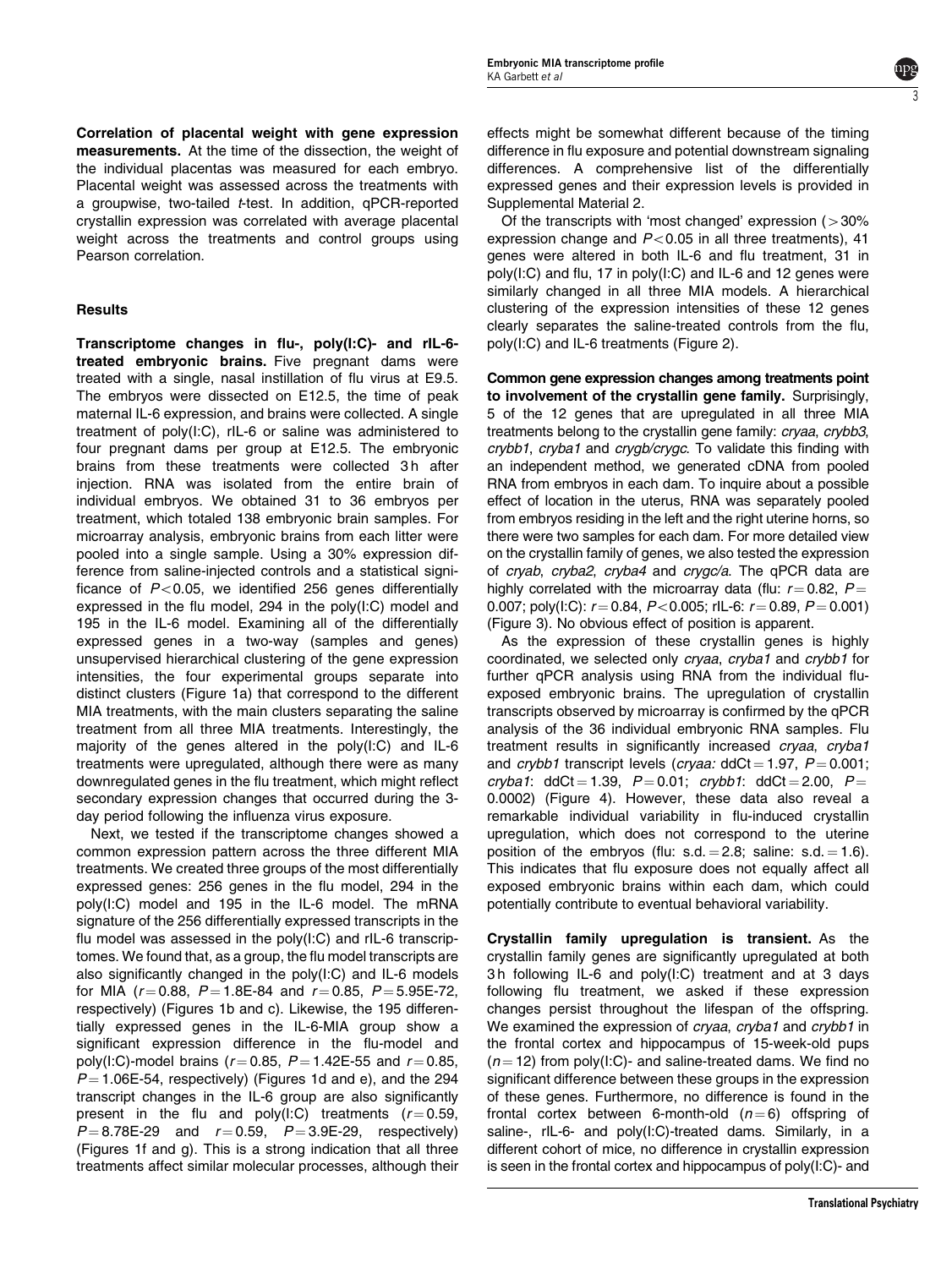

Figure 1 The transcriptome of the embryonic brain is altered in three maternal immune activation (MIA) models. (a) All differentially expressed transcripts in the MIA treatments were subjected to a two-way (horizontal: genes; vertical: samples) unsupervised clustering using GenePattern. Gene expression differences are color-coded (red increased expression; blue—decreased expression), and the intensity of the color corresponds to the magnitude of gene expression change. Note that the experimental groups separate into distinct clusters that correspond to the different MIA treatments, with the main clusters separating the saline treatment from all three MIA treatments. (b-g) Three data set-driven gene groups were created, each containing genes that were differentially expressed in one of the three MIA models (256 genes in the flu model, 294 in the poly(I:C) model and 195 in the recombinant IL-6 (rIL-6) model). We then examined the expression of each of these gene groups in the other two MIA cohorts. Thus, the pattern of differentially expressed genes in the flu treatment was tested in the poly(I:C) and rIL-6 cohorts (b and c, respectively), the pattern of differentially expressed genes in the rIL-6 treatment was tested in the flu and poly(I:C) cohorts (d and e, respectively) and the pattern of differentially expressed genes in the poly(I:C) treatment was assessed in the flu and rIL-6 cohorts (f and g, respectively). Note that the gene expression patterns uncovered in any of the three MIA treatments show a very strong, highly significant correlation to the other two MIA treatments.



Figure 2 The most significantly changed transcripts in all three maternal immune activation (MIA) treatments include multiple members of the crystallin gene family. Clustering was performed as described in Figure 1a. Note that, of the 12 gene expression changes observed in all three MIA conditions, 5 are mRNA species belonging to the crystallin gene family.

saline-treated dams ( $n = 15$ ) at 12 months of age. Thus, we conclude that the upregulation of crystallin genes observed across the three MIA models is transient.

weight. MIA has a strong effect on development, and at least part of this effect is mediated through the influence of maternal IL-6 on the placenta.<sup>[19,20](#page-6-0)</sup> To test whether there is a relationship between the effects of MIA on the placenta and on the fetal brain, we measured the placental weight of individual embryos from the three MIA conditions [\(Figure 5\).](#page-4-0) [The average placental weight is significantly decreased in](#page-4-0) [all three MIA treatments compared to saline treatment](#page-4-0) [\(flu:](#page-4-0)  $P = 0.00016$ ; poly(I:C):  $P = 0.03439$ ; IL-6:  $P = 0.0041$ ). [Furthermore, brain expression levels of](#page-4-0) cryaa, cryba1 and crybb1 [determined by qPCR are highly correlated with the](#page-4-0) [decrease in the average placental weight obtained for all](#page-4-0) [conditions \(](#page-4-0)cryaa:  $r = 0.85$ ,  $P = 0.072$ ; [cryba1](#page-4-0):  $r = 0.72$ ,  $P = 0.138$  $P = 0.138$ ; [crybb1](#page-4-0):  $r = 0.92$ ,  $P = 0.041$ , respectively). Thus, [the response of the crystallin genes corresponds closely with](#page-4-0) [the degree of MIA.](#page-4-0)

Crystallin expression level correlates with placental

<span id="page-3-0"></span>4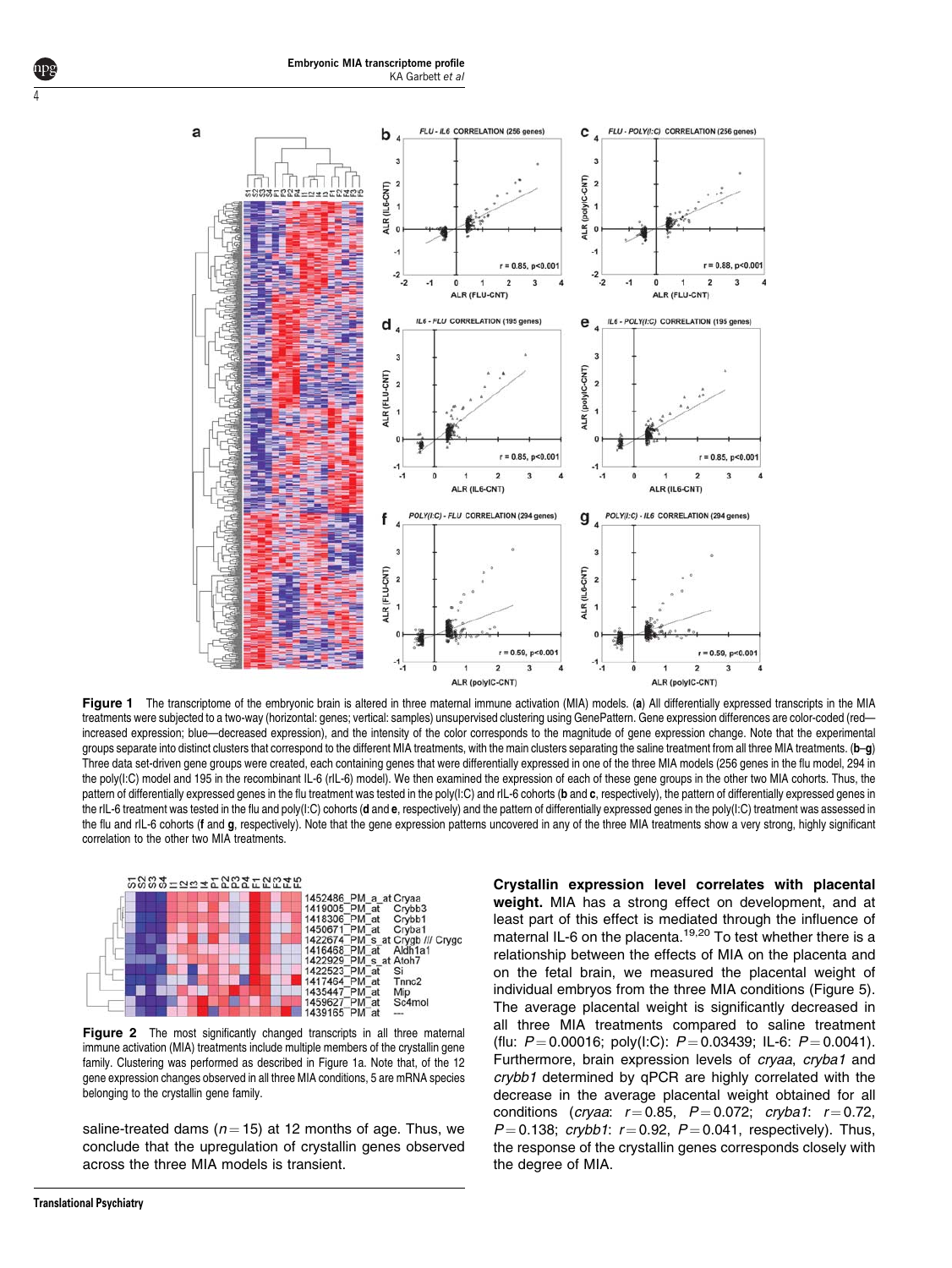<span id="page-4-0"></span>

Figure 3 Quantitative PCR (qPCR) validates crystallin gene expression changes across the maternal immune activation (MIA) models. The expression of nine genes was tested (crystallin  $\alpha A$  (cryaa), crystallin  $\gamma B/C/A$  (crygb/c/a), crystallin γC/A (crygc/a), crystallin  $\beta$ B1 (crybb1), crystallin  $\beta$ A2 (cryba2), crystallin  $\beta$ B3 (crybb3), crystallin bA1 (cryba1), crystallin bA4 (cryba4), crystallin aB (cryab)) on pools of RNA derived from the three MIA treatments. The X axis denotes average log 2 ratios reported by microarrays, whereas the ddCt qPCR values are plotted on the Y axis. Note that the qPCR and microarray-reported expression changes are highly correlated across the three MIA models.



Figure 4 Crystallin expression is variable in individual brains from flu-exposed embryos. Expression of crystallin  $\alpha A$  (cryaa), crystallin  $\beta A1$  (cryba1) and crybb1 was assessed by quantitative PCR (qPCR) across the individual brains of 36 flu and 36 saline embryos. Each symbol represents a phosphoglycerate kinase 1 (PGK1) normalized gene expression level in a single embryonic brain. The dashed gray line denotes the reliable transcript detection threshold by qPCR. Note the upregulation of the three crystallin genes in the flu group compared with controls, and the considerable variability of crystallin expression levels between the flu-exposed embryonic brains.



5

Figure 5 Crystallin expression is correlated with placental weight. quantitative PCR (qPCR) expression levels of *cryaa* (red), *cryba1* (green) and *crybb1* (blue) are correlated with mean placental weights across the maternal immune activation (MIA) groups and controls. The X axis denotes the magnitude of expression change measured in ddCT (1Ct  $=$  2-fold change) and the Y axis depicts average placental weight. Squares denote saline treatment, diamonds denote poly(I:C) treatment, triangles denote IL-6 treatment and circles denote flu treatment. Note that the average placental weight is significantly different between the controls and all three MIA treatments, and that the magnitude of all the crystallin expression changes is highly correlated with placental weight.

### **Discussion**

This study of the acute effects of MIA on the embryonic brain transcriptome reveals that: (1) all three MIA treatments (flu, poly(I:C) and IL-6) evoke strong gene expression changes in the embryonic brain; (2) the three MIA treatments yield diverse as well as overlapping transcriptome signatures; (3) all MIA treatments strongly upregulate the crystallin gene family, represented by  $\alpha$ ,  $\beta$  and  $\gamma$  members, in the embryonic brain; (4) the upregulation of crystallin genes is an acute reaction that does not persist into adulthood; and (5) the level of crystallin gene expression is correlated with the degree of MIA as measured by placental weight. In addition, our data also reveal a remarkable variability in crystallin induction among the individual brains in the flu MIA model, indicating that this form of MIA does not affect all of the embryos equally within each dam.

Although we find that the three MIA models induce a number of genes in common, there are also significant differences among the groups. This can be attributed in part to differences in the molecular action of the three perturbation agents, and also to the differences in the time point of the flu, poly(I:C) and IL-6 exposure. The efficiency of flu exposure and disease time course is challenging to control, and the flu-triggered cytokine response is gradual and takes days to develop. The time point chosen for IL-6 and poly(I:C) injection (E12.5) approximately mimics the peak of IL-6 induction following flu infection  $(E9.5)$ .<sup>10,17</sup> However, cytokine induction is longer lasting following infection than it is for the other two treatments. Likewise, the molecular effects of poly(I:C) versus IL-6 at 3 h after exposure may not be fully equivalent, resulting in both common and divergent gene expression changes at the same time point. Thus, we believe that the overall data argue that the transcriptome differences we observe are part of the same process, providing molecular 'snapshots' of canonical, transient expression changes that are rapidly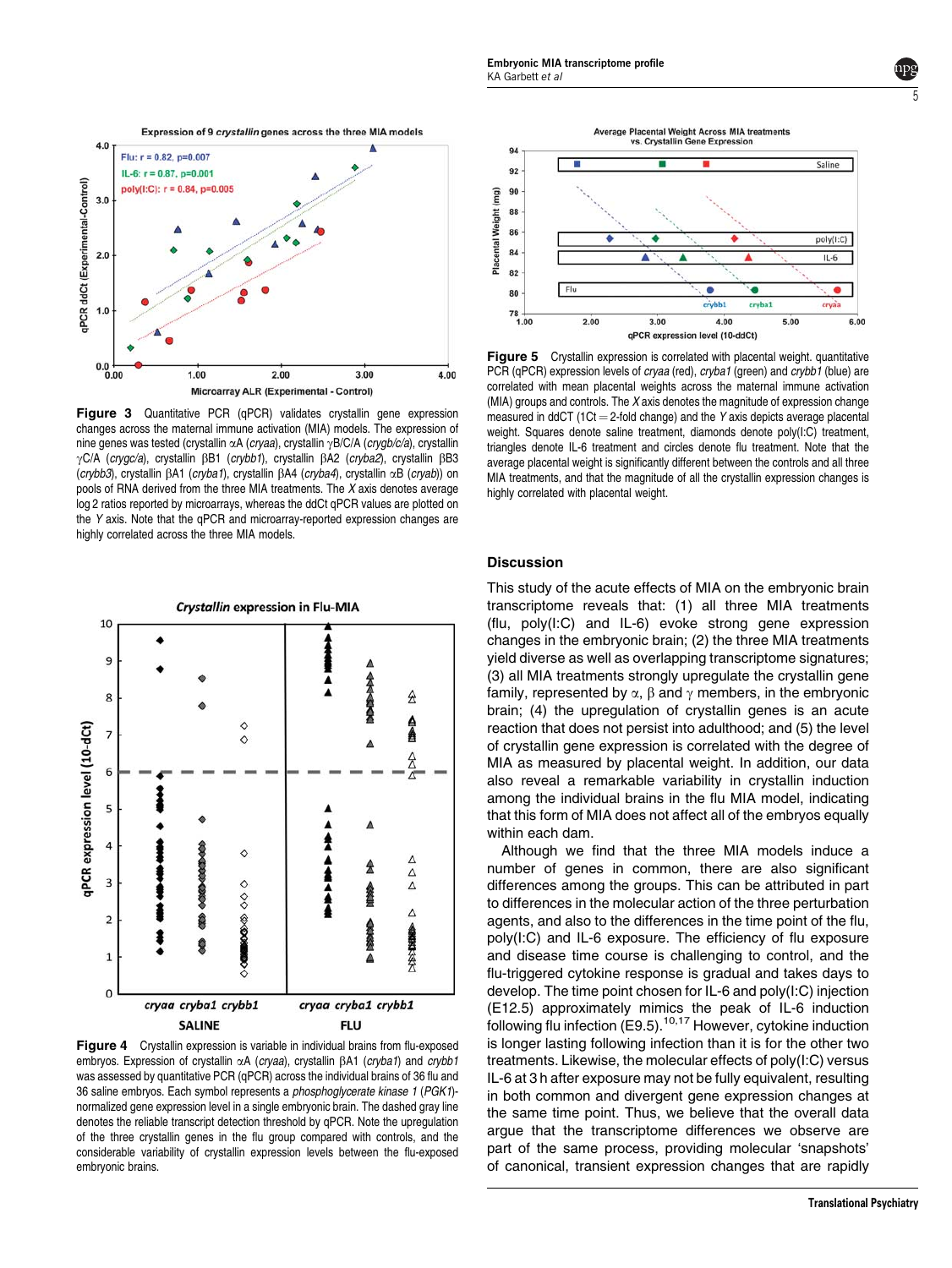changing. Nonetheless, the common gene expression patterns across the three MIA models likely give rise to the behavioral deficits that are common in the offspring of all three treatments such as prepulse inhibition, social interaction and open-field exploration.<sup>[10,17](#page-6-0)</sup> This possibility provides strong motivation to further pursue the potential effects of dysregulation of these particular genes on brain development, with a primary focus on the role of the crystallin gene family.

6

That elevated brain crystallin expression is common among three MIA mouse models aligns well with studies implicating crystallins in human autism and schizophrenia. Altered  $\alpha$ Bcrystallin protein levels are detected in the frontal cortex of autistic brains.<sup>[22](#page-6-0)</sup> In addition, anti- $\alpha$ B crystallin antibodies are reported to be elevated in the sera of autistic subjects compared with controls[.23](#page-6-0) Moreover, increased expression of  $\alpha$ B-crystallin is detected in Rett syndrome brains,<sup>[24](#page-6-0)</sup> and  $\alpha$ B-crystallin is found in inclusions in brains from patients with Fragile X-associated tremor/ataxia syndrome.<sup>[25](#page-6-0)</sup> In schizophrenia, altered expression of both  $\alpha$ -crystallin and  $\mu$ -crystallin are reported in the anterior cingulate cortex $26$  and prefrontal cortex.[27,28](#page-6-0) Furthermore, dysregulated brain crystallin levels are implicated in the manifestation of a variety of neurodegenerative disorders, including Parkinson's disease, Alzheimer's disease, multiple sclerosis, Creutzfeldt–Jakob disease and Alexander disease.<sup>29-35</sup>

Although the exact role of crystallins in these disorders is unclear, studies in animal models suggest that upregulated crystallin levels serve a neuroprotective function. Knocking out aB-crystallin in Alzheimer's disease or experimental autoimmune encephalitis mice causes worsened symptoms.[36,37](#page-6-0) These effects in experimental autoimmune encephalitis mice are in turn ameliorated by systemic delivery of recombinant  $\alpha$ B-crystallin,  $37$  as are the effects of experimental stroke in mice.<sup>[38](#page-6-0)</sup> Similarly, transgenic overexpression of aB-crystallin ameliorates symptoms in a mouse model of Alexander disease, a fatal developmental neurodegenerative disorder originating in astrocytes.<sup>39</sup> In addition,  $\alpha$ A-crystallin exhibits anti-apoptotic protective effects in experimentally induced inflammation of the uvea,<sup>[40](#page-7-0)</sup> and pretreatment with a-crystallin blocks systemically induced inflammation in the brain[.41](#page-7-0)

Recent studies have shown that, in addition to their canonical roles as molecular chaperones, crystallins serve a wide variety of other functions that may underlie their protective roles in vivo. For example, aA-crystallin-mediated inhibition of caspase-3 rescues Pax6-deficient dopaminergic neurons from apoptosis.<sup>42</sup> Likewise,  $\alpha$ B-crystallin protects against Fas/APO-1-induced cell death in vitro. Crystallins can also confer neuroprotection by modulating cytoplasmic calcium levels. Retinal  $\beta$ B2-crystallin, for example, colocalizes with synaptotagmin 1, a primary calcium sensor, as well as calmodulin, a major calcium-binding protein,<sup>[43](#page-7-0)</sup> and several crystallins harbor Greek key motifs that sequester calcium ions.<sup>[44–46](#page-7-0)</sup> These properties in  $\alpha$ - and  $\beta$ B2-crystallins are thought to confer their ability to promote neurite outgrowth during retinal repair.<sup>43,47</sup> Another pathway of crystallin activity is through the regulation of oxidative stress and acute phase immune responses. For instance,  $\alpha$ B-crystallin modulates nuclear factor-kB activity based on its phosphorylation status, $48$  and pretreatment with  $\alpha$ B-crystallin prevents nuclear factor- $\kappa$ B-induced neurotoxic effects.<sup>[49](#page-7-0)</sup> Moreover,  $\alpha$ B-crystallin administration *in vitro* and *in vivo* downregulates tumor necrosis factor- $\alpha$  and nitric oxide synthase in activated microglia.<sup>50</sup>

Given this literature, the induction of crystallins in response to MIA can be seen as an attempt of the developing brain to counteract the immune system challenge. Importantly, the crystallin upregulation we observe in embryos in response to MIA cannot be detected in the hippocampus and the frontal cortex of MIA-treated adolescent mice, indicating that crystallin induction is transient and characteristic of the acute phase of the MIA exposure. Furthermore, comparing our data to previous transcriptome studies of MIA offspring suggests that the fetal and adolescent/adult brain transcriptome changes do not share significant commonalities.<sup>[17,51,52](#page-6-0)</sup>

In addition to crystallin upregulation, several other genes are altered in all three models of MIA tested here. For some of them (mip, si, tnnc2), there is insufficient knowledge about the function of the proteins they encode, which makes it difficult to envision their particular roles in the brain, while other transcripts are likely to play an important role in brain development. Aldh1a1 is an important player in environmentally induced oxidative damage, $53$  and this might explain its strong upregulation in these MIA models. As an enzyme, ALDH1A1 exerts a cellular protective role by metabolizing highly reactive aldehydes, including ethanol metabolite acetaldehyde and major products of lipid peroxidation. ALDH1A1 is best known for converting retinaldehyde to retinoic acid, and altered retinoic acid levels in the brain might disrupt normal anteroposterior neural development.<sup>54</sup> Similarly, sterol-C4-methyl oxidase-like protein (SC4MOL) is localized to the endoplasmic reticulum membrane and is believed to be involved in cholesterol biosynthesis, which when dysregulated has clinical manifestations in neurological development.<sup>55</sup> In addition, atonal homolog 7 (atoh7) is involved in the development of the optic nerve.<sup>[56](#page-7-0)</sup> Therefore, the upregulation of these three genes, aldh1a1, sc4mol and atoh7, may represent an important change in the molecular environment of the embryonic brain that could result in aberrant neural development. Finally, we find that the expression levels of many genes with known roles in cell cycle regulation, neuronal development and differentiation (for example, cyclin-dependent kinase 12, cyclin-dependent kinase 17, insulin-like growth factor binding protein 3, neural cell adhesion molecule 1 and 2, transforming growth factor  $\beta$ 2, transducer of ERBB2, 2, and so on) are highly correlated with the expression of the crystallins (Supplemental Material 2).

The common gene expression pattern across the various MIA treatments, in conjunction with previous findings, argues that IL-6 is a critical mediator of MIA, and that crystallins are important molecular mediators of this process. This raises several important questions. First, is the IL-6/crystallin cascade a promising target for molecular intervention in the context of schizophrenia and autism treatment or prevention? Second, are the currently used anti-inflammatory therapies (which show promise as adjuvant therapy in schizophrenia) modulating the IL-6/crystallin pathway, and acting through this mechanism? Third, how is crystallin overexpression in the embryonic brain disrupting normal development, and does it alter the typical connectivity between the developing brain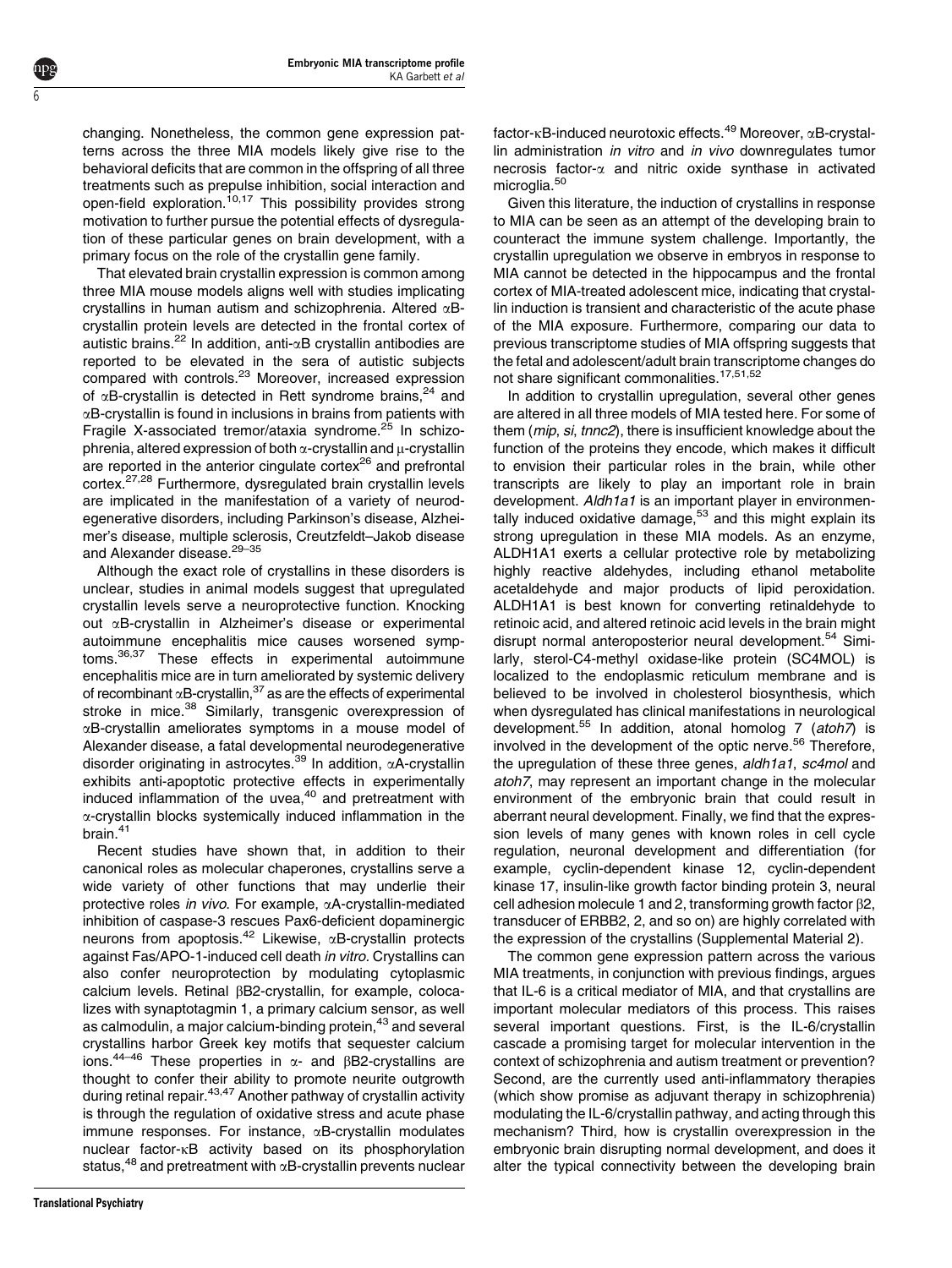<span id="page-6-0"></span>regions? Finally, what is the critical time window for modulating the IL-6/crystallin pathway during which we can reverse the detrimental behavioral effects of MIA? The answers to these critical questions remain mostly unknown to date, and will have to be answered by comprehensive follow-up experiments.

Overall, based on our findings and the known molecular effects of crystallins, we propose that the induction of the crystallin genes in response to MIA is a neuroprotective attempt of the developing brain to counteract environmental stress. However, this response is likely to have detrimental consequences. Owing to their additional roles in neuronal differentiation and axonal growth, $42,43$  overexpression of crystallins (and other genes such as aldh1a1, sc4mol and atoh7) might tip the delicate balance between neurogenesis and differentiation in the embryonic brain. This view is strongly supported by the observation that poly(I:C) MIA leads to decreased hippocampal and cortical neurogenesis.<sup>57,58</sup> We also propose that once the immune activation disappears, the normal brain developmental program resumes, but with a time lag. As a result, layer formation in the cortex<sup>[59](#page-7-0)</sup> and communication between the various brain regions is altered, leading to permanent changes in connectivity and neurochemistry.[60](#page-7-0) This ultimately results in the various behavioral abnormalities that are found in the offspring of all three MIA models. Finally, we also argue that this cascade of events might parallel the mechanisms by which environmental insults contribute to the risk of neurodevelopmental disorders such as schizophrenia and autism.

#### Conflict of interest

The authors declare no conflict of interest.

Acknowledgements. We are thankful for the microarray work performed by the Genome Sciences Resource at Vanderbilt University and for valuable comments of the manuscript provided by Martin J Schmidt. The experiments were supported by NIH R01 MH067234 (KM), MH079299 (KM), Cure Autism Now (PHP), McKnight Foundation Neuroscience of Brain Disorder Award (PHP), NIH RO1 MH067978 (PHP), Autism Speaks Dennis Weatherstone Pre-Doctoral Fellowship (EYH) and NRSA 5 T32GM07737 (EYH).

- 1. Brown AS, Derkits EJ. Prenatal infection and schizophrenia: a review of epidemiologic and translational studies. Am J Psychiatry 2010; 167: 261–280.
- 2. Atladottir HO, Thorsen P, Ostergaard L, Schendel DE, Lemcke S, Abdallah M et al. Maternal infection requiring hospitalization during pregnancy and autism spectrum disorders. J Autism Dev Disord 2010; 40: 1423–1430.
- 3. Abdallah MW, Larsen N, Grove J, Norgaard-Pedersen B, Thorsen P, Mortensen EL et al. Amniotic fluid chemokines and autism spectrum disorders: an exploratory study utilizing a Danish Historic Birth Cohort. Brain Behav Immun 2012; 26: 170–176.
- 4. Goines PE, Croen LA, Braunschweig D, Yoshida CK, Grether J, Hansen R et al. Increased midgestational IFN-gamma, IL-4 and IL-5 in women bearing a child with autism: a case– control study. Mol Autism 2011; 2: 13.
- 5. Rosenberg RE, Law JK, Yenokyan G, McGready J, Kaufmann WE, Law PA. Characteristics and concordance of autism spectrum disorders among 277 twin pairs. Arch Pediatr Adolesc Med 2009; 163: 907–914.
- 6. Hallmayer J, Cleveland S, Torres A, Phillips J, Cohen B, Torigoe T et al. Genetic heritability and shared environmental factors among twin pairs with autism. Arch Gen Psychiatry 2011; 68: 1095–1102.
- 7. Patterson PH. Immune involvement in schizophrenia and autism: etiology, pathology and animal models. Behav Brain Res 2009; 204: 313–321.
- 8. Fatemi SH, Emamian ES, Kist D, Sidwell RW, Nakajima K, Akhter P et al. Defective corticogenesis and reduction in Reelin immunoreactivity in cortex and hippocampus of prenatally infected neonatal mice. Mol Psychiatry 1999; 4: 145–154.

9. Fatemi SH, Cuadra AE, El-Fakahany EE, Sidwell RW, Thuras P. Prenatal viral infection causes alterations in nNOS expression in developing mouse brains. NeuroReport 2000; 11: 1493–1496.

7

- 10. Shi L, Fatemi SH, Sidwell RW, Patterson PH. Maternal influenza infection causes marked behavioral and pharmacological changes in the offspring. J Neurosci 2003; 23: 297-302.
- 11. Palmen SJ, van Engeland H, Hof PR, Schmitz C. Neuropathological findings in autism. Brain 2004; 127(Part 12): 2572–2583.
- 12. Amaral DG, Schumann CM, Nordahl CW. Neuroanatomy of autism. Trends Neurosci 2008; 31: 137–145.
- 13. Moreno JL, Kurita M, Holloway T, Lopez J, Cadagan R, Martinez-Sobrido L et al. Maternal influenza viral infection causes schizophrenia-like alterations of 5-HTA and mGlu receptors in the adult offspring. J Neurosci 2011; 31: 1863–1872.
- 14. Meyer U, Feldon J. Epidemiology-driven neurodevelopmental animal models of schizophrenia. Prog Neurobiol 2010; 90: 285–326.
- 15. Patterson PH. Maternal infection and immune involvement in autism. Trends Mol Med 2011; 17: 389–394.
- 16. Meyer U, Nyffeler M, Schwendener S, Knuesel I, Yee BK, Feldon J. Relative prenatal and postnatal maternal contributions to schizophrenia-related neurochemical dysfunction after in utero immune challenge. Neuropsychopharmacology 2008; 33: 441-456.
- 17. Smith SE, Li J, Garbett K, Mirnics K, Patterson PH. Maternal immune activation alters fetal brain development through interleukin-6. J Neurosci 2007; 27: 10695-10702.
- 18. Parker-Athill E, Luo D, Bailey A, Giunta B, Tian J, Shytle RD et al. Flavonoids, a prenatal prophylaxis via targeting JAK2/STAT3 signaling to oppose IL-6/MIA associated autism. J Neuroimmunol 2009; 217: 20–27.
- 19. Hsiao EY, Patterson PH. Activation of the maternal immune system induces endocrine changes in the placenta via IL-6. Brain Behav Immun 2011; 25: 604–615.
- 20. Mandal M, Marzouk AC, Donnelly R, Ponzio NM. Maternal immune stimulation during pregnancy affects adaptive immunity in offspring to promote development of TH17 cells. Brain Behav Immun 2010; 25: 863–871.
- 21. Glorioso C, Sabatini M, Unger T, Hashimoto T, Monteggia LM, Lewis DA et al. Specificity and timing of neocortical transcriptome changes in response to BDNF gene ablation during embryogenesis or adulthood. Mol Psychiatry 2006; 11: 633–648.
- 22. Pickett J. Current investigations in autism brain tissue research. J Autism Dev Disord 2001; 31: 521–527.
- 23. Vojdani A, Campbell AW, Anyanwu E, Kashanian A, Bock K, Vojdani E. Antibodies to neuron-specific antigens in children with autism: possible cross-reaction with encephalitogenic proteins from milk, Chlamydia pneumoniae and Streptococcus group A. J Neuroimmunol 2002; 129: 168–177.
- 24. Colantuoni C, Jeon OH, Hyder K, Chenchik A, Khimani AH, Narayanan V et al. Gene expression profiling in postmortem Rett syndrome brain: differential gene expression and patient classification. Neurobiol Dis 2001; 8: 847–865.
- 25. Iwahashi CK, Yasui DH, An HJ, Greco CM, Tassone F, Nannen K et al. Protein composition of the intranuclear inclusions of FXTAS. Brain 2006; 129(Part 1): 256–271.
- 26. Martins-de-Souza D, Schmitt A, Roder R, Lebar M, Schneider-Axmann T, Falkai P et al. Sex-specific proteome differences in the anterior cingulate cortex of schizophrenia. J Psychiatr Res 2010; 44: 989–991.
- 27. Arion D, Unger T, Lewis DA, Levitt P, Mirnics K. Molecular evidence for increased expression of genes related to immune and chaperone function in the prefrontal cortex in schizophrenia. Biol Psychiatry 2007; 62: 711–721.
- 28. Middleton FA, Mirnics K, Pierri JN, Lewis DA, Levitt P. Gene expression profiling reveals alterations of specific metabolic pathways in schizophrenia. J Neurosci 2002; 22: 2718-2729.
- 29. Braak H, Del Tredici K, Sandmann-Kiel D, Rub U, Schultz C. Nerve cells expressing heatshock proteins in Parkinson's disease. Acta Neuropathol 2001; 102: 449–454.
- 30. Bajramovic JJ, Lassmann H, van Noort JM. Expression of alphaB-crystallin in glia cells during lesional development in multiple sclerosis. J Neuroimmunol 1997; 78: 143-151.
- 31. Stoevring B, Vang O, Christiansen M. AlphaB-crystallin in cerebrospinal fluid of patients with multiple sclerosis. Clin Chim Acta 2005; 356: 95-101.
- 32. Shinohara H, Inaguma Y, Goto S, Inagaki T, Kato K. Alpha B crystallin and HSP28 are enhanced in the cerebral cortex of patients with Alzheimer's disease. J Neurol Sci 1993; 119: 203–208.
- 33. Renkawek K, Voorter CE, Bosman GJ, van Workum FP, de Jong WW. Expression of alpha B-crystallin in Alzheimer's disease. Acta Neuropathol 1994; 87: 155–160.
- 34. Dabir DV, Trojanowski JQ, Richter-Landsberg C, Lee VM, Forman MS. Expression of the small heat-shock protein alphaB-crystallin in tauopathies with glial pathology. Am J Pathol 2004; 164: 155–166.
- 35. Lowe J, McDermott H, Pike I, Spendlove I, Landon M, Mayer RJ. alpha B crystallin expression in non-lenticular tissues and selective presence in ubiquitinated inclusion bodies in human disease. J Pathol 1992; 166: 61-68.
- 36. Ojha J, Karmegam RV, Masilamoni JG, Terry AV, Cashikar AG. Behavioral defects in chaperone-deficient Alzheimer's disease model mice. PLoS One 2011; 6: e16550.
- 37. Ousman SS, Tomooka BH, van Noort JM, Wawrousek EF, O'Connor KC, Hafler DA et al. Protective and therapeutic role for alphaB-crystallin in autoimmune demyelination. Nature 2007; 448: 474–479.
- 38. Arac A, Brownell SE, Rothbard JB, Chen C, Ko RM, Pereira MP et al. Systemic augmentation of alphaB-crystallin provides therapeutic benefit twelve hours post-stroke onset via immune modulation. Proc Natl Acad Sci USA 2011; 108: 13287–13292.